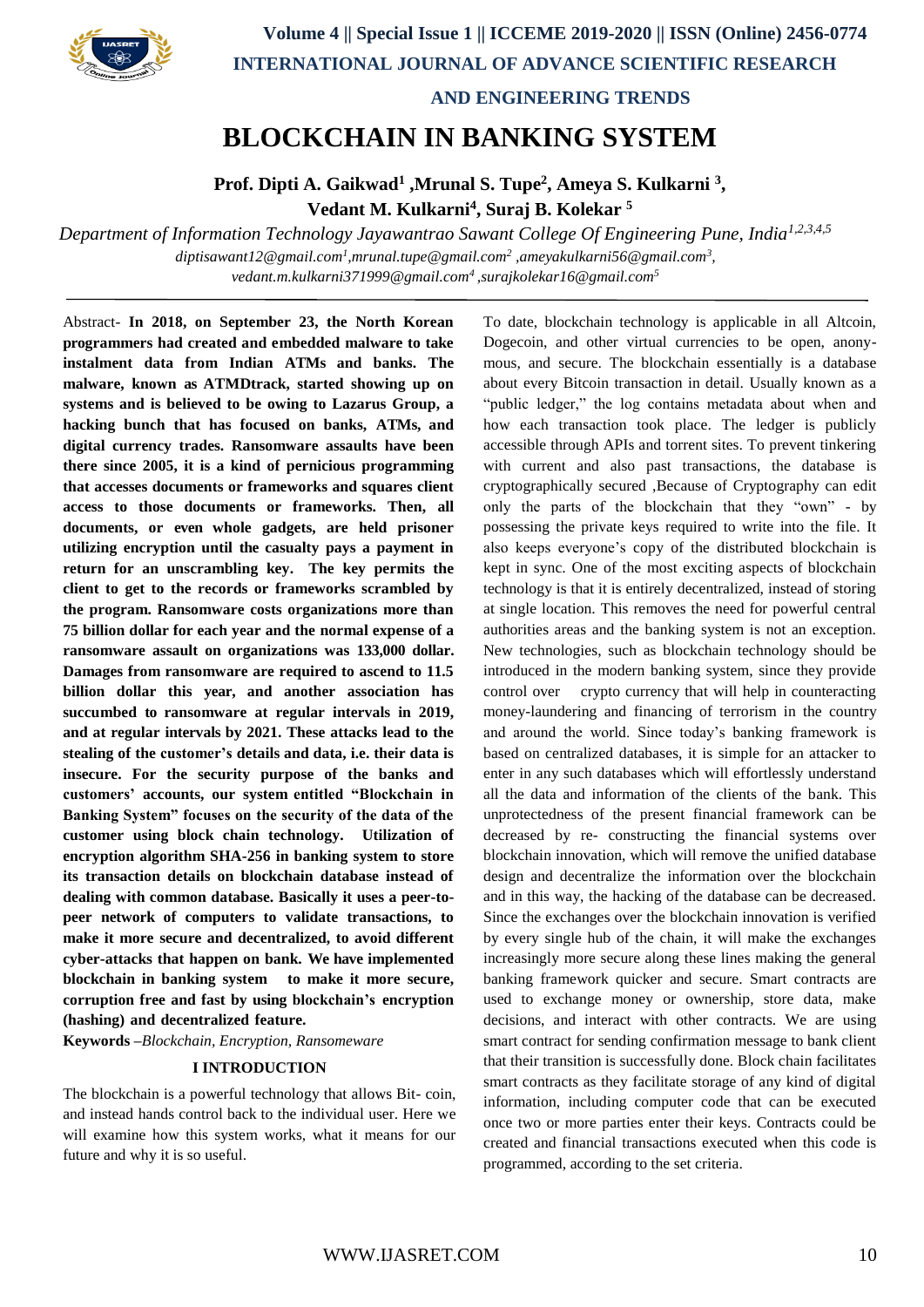

# **A. Need**

The major question that arises is to why use blockchain when already the market has thriving excess of other databases. What substantial importance it holds against the competing products. For this let's understand the problem with the current systems. They could be summed up as follows: (i) Difficult to monitor and assess asset ownership and its transfer in a trusted business network. (ii)Some factors like inefficient, expensive, vulnerable etc. extremely obstruct the performance and thereby destroying the progress.

## **B. Solution offered by Blockchain**

Blockchain not at all like conventional frameworks is sufficiently dynamic to turn into a pioneer in execution in a fluctuating business sector situation. In a block chain the preeminent favourable position it guarantees is that each gathering has a record which is kept up in a record accessible to everyone. It is a record broadly went between various clients in this way making a mutual database which is imitated to these clients and who can get to it simply after they have the entrance directly for it. Accord, provenance, unchanging nature, certainty are the different perspectives into which it works, ensuring that every one of these features cooperate into a sensible amalgamation.

Utilization of encryption technique in banking system to store its transaction details on block chain database instead of dealing with common database, basically it uses a peer- to-peer network of computers to validate transactions, to make it more secure and decentralized, to avoid different cyber-attacks happens on bank. A Blockchain is a digital, immutable, distributed ledger that record the transactions. It maintains continuously-growing list of records generally known as" blocks" which are secured from tampering and revision. Each block contains a timestamp and a link to a previous block is provided by the secure hash algorithm like SHA256.

# **II WORKING FLOW OF SYSTEM IS AS FOLLOWS**

#### **1. Transaction request**

A person may perform transactions through different ways like visiting the bank, ATM or an online transaction. The transaction can be of any type like depositing or withdrawing money to or from the bank. The person requests for a transaction to the bank.

#### **Block**

A new block is created which consists of the data, hash and the hash value of the previous block. The formation of the new block represents that the transaction is created. Here the hash algorithm SHA-256 is applied for the security of the data within the newly created block.

#### **Nodes**

The new block with the transaction data is sent to each and every node where the details about the person's account are stored, i.e. it is distributed over the network.

## **Validation**

Now after the data in the new block reaches every node over the network, each node validates the transaction performed by the individual.

# **Chain**

After the validation of the transaction by the nodes over the network, now the new block is added to the chain of blocks. This new block contains the hash value of the previous block.

# **Transaction complete**

As soon as the new block is added to the chain of blocks the conformation message goes to the person or individual that the transaction is completed.



Figure 1. System Architecture

# **III ALGORITHM**

Secure hash algorithmic an encryption algorithm which is used to create hash of strings. It is a cryptographic hash also called as digest, it is a kind of signature for a text or data file. SHA-256 generates an unique 256-bit (32 byte) signature for a text. A hash is not encryption it cannot be decrypted back to the original text, i.e. it is a one-way cryptographic function. The larger the number of possible hashes, the smaller the chance that two values will create the same hash. The hash functions of SHA do not need a key, they just calculate a hash-value from any input. SHA-256 is one of the successor hash functions and is one of the strongest hash functions available. SHA-256 is used in several different parts of the bitcoin network: -

•Mining uses SHA-256 as the proof of work algorithm

•SHA-256 is used in the creation of bitcoin addresses to improve security and privacy.